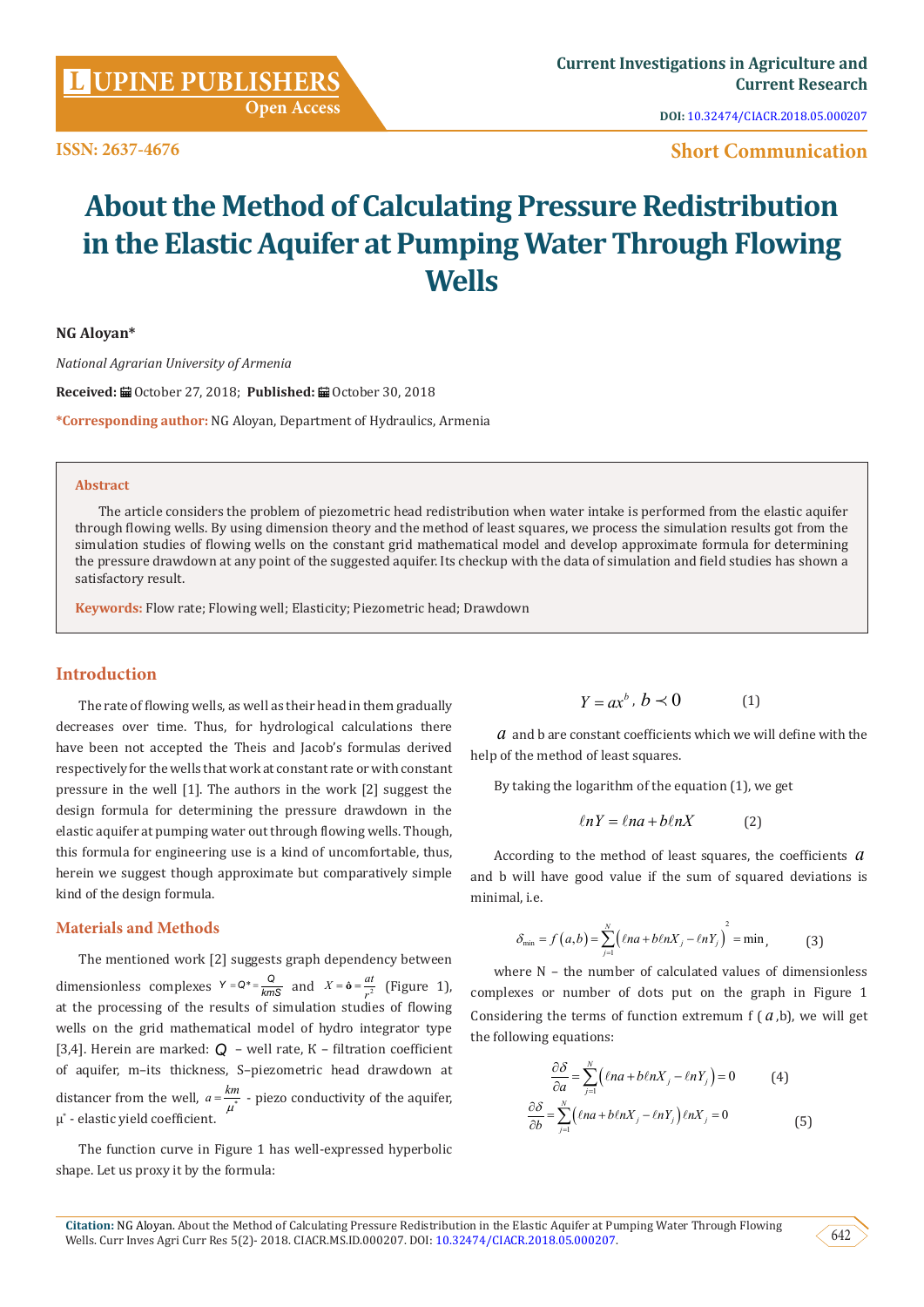

After elementary transformations, these equations will get the form:

$$
N\ell na + b\sum_{j=1}^{N} \ell n X_j + \sum_{j=1}^{N} \ell n Y_j = 0
$$
 (6)

$$
\ell na \sum_{j=1}^{N} \ell n X_j + b \sum_{j=1}^{N} \ell n^2 X_j - \sum_{j=1}^{N} \ell X_j \cdot \ell n Y_j = 0 \tag{7}
$$

To determine the coefficient  $a$ , from the equation (6) we will get

$$
a = \exp\left(\frac{\sum_{j=1}^{N} \ln Y_j - b \sum_{j=1}^{N} \ln X_j}{N}\right)
$$
(8)

From the equations (7) and (8), to determine the value of coefficient b, we will get the following dependency:

$$
b = \frac{N \sum_{j=1}^{N} \ln X_j \cdot \ln Y_j - \sum_{j=1}^{N} \ln X_j \cdot \ln Y_j}{N \sum_{j=1}^{N} \ln X_j - \left(\sum_{j=1}^{N} \ln X_j\right)^2}
$$
(9)

The values of the calculated sums of the dimensionless complexes and their products, owned from the work [5-7], are as follows:

$$
\sum_{j=1}^{N} \ell n X_j = 206.604 \sum_{j=1}^{N} \ell n Y_j = 301.2812 \sum_{j=1}^{N} \ell n X_j \cdot \ell n Y_j = 222.604
$$
\n
$$
\sum_{j=1}^{N} \ell n^2 X_j = 628.569
$$

where N= 151

By inserting these values in the equations (9) and (8), for the coefficients b and *a* we will get:

$$
b = \frac{151 \cdot 222,609 - 301,2812 \cdot 206,604}{151 \cdot 628,569 - (206,604)^{2}} = -0,548
$$

$$
a = \exp\left[\frac{301,2812 - (-0,548)206,604}{151}\right] = 15,57 \approx 4,96\pi
$$

Then the equation (1) will get the following form:

 $\begin{bmatrix} 1 & 1 & 1 \end{bmatrix}$ 

$$
Y = 4.96 \pi X^{-0.548}
$$

#### **Conclusion**

By replacing X and Y with the values of dimensionless complexes, after some transformations, to determine the pressure drawdown at any point of the aquifer, at any time, we will get the approximate formula in its final form:

$$
S(r,t) = \frac{Q}{4,96km} \left(\frac{at}{r^2}\right)^{0,586}
$$
 (10)

The formula checkup with the data of simulation and field studies in fact has shown a satisfactory result.

#### **References**

- 1. [Theis CV \(1935\) The relation between the lowering of the piezometric](http://adsabs.harvard.edu/abs/1935TrAGU..16..519T) [surface and the rate and duration of discharge of a well using](http://adsabs.harvard.edu/abs/1935TrAGU..16..519T) [groundwater storage, in: Trans. Am Geophy 16: 519-524.](http://adsabs.harvard.edu/abs/1935TrAGU..16..519T)
- 2. Melikian NL, Aloyan NG, Karapetyan H (2011) Method of Hydrogeological Calculation of Flowing Wells under Steady Pressure Filtering Motion, Bulletin of Builders of Armenia 10(11): 37-44.
- 3. Hantusch MS (1985) Hydraulics of wells, in: Hydrology in the Service of Man. Mem.18th Congress Intern. Ass. Hydrogeol. Cambridge pp. 197- 206.
- 4. Langhaar AL (1956) Analise dimensionnels et la theoria de magusttec. Paris pp. 230.
- 5. [Van der Kamp G \(1985\) Brief quantitative guidelines for the design and](http://hydrologie.org/redbooks/a154/iahs_154_04_0197.pdf) [analysis of pumping tests. in: Hydrology in the Service of Man. Mem.18th](http://hydrologie.org/redbooks/a154/iahs_154_04_0197.pdf) [Congress Intern. Ass. Hydrogeol Cambridge pp. 184-189.](http://hydrologie.org/redbooks/a154/iahs_154_04_0197.pdf)
- 6. [Kruseman GP and Ridder NA \(1994\) Analysis and evaluation of pumping](https://www.hydrology.nl/images/docs/dutch/key/Kruseman_and_De_Ridder_2000.pdf) [test data. second edition \(completely revised\), Netherland, pp. 377.](https://www.hydrology.nl/images/docs/dutch/key/Kruseman_and_De_Ridder_2000.pdf)
- 7. Doulkitue OA (1980) Definition of hydrogeological parameters optimal values due the work out of field data by electronic calculating machines. J Water Resources 6: 135-140.